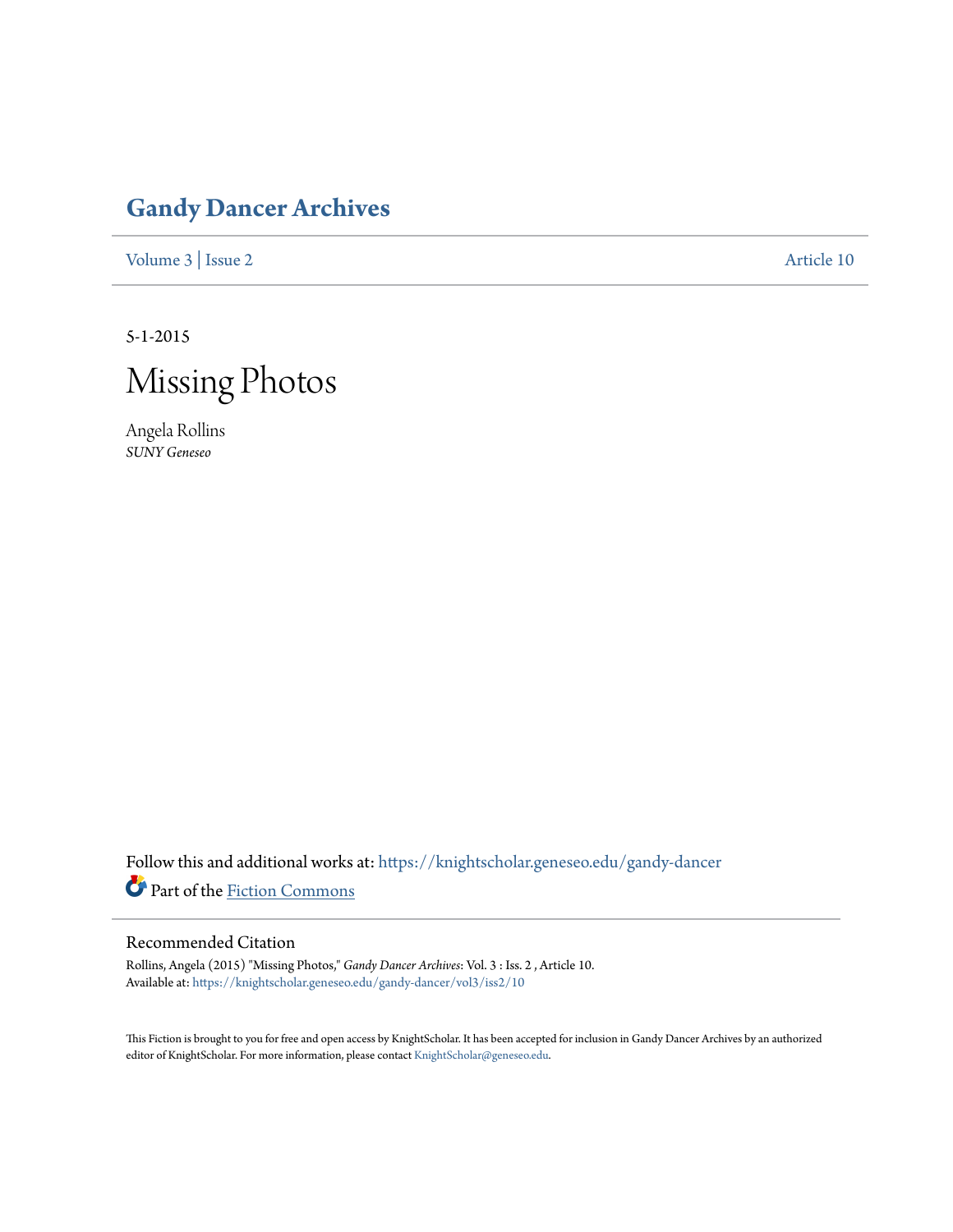## Missing Photos

The nurse taking his blood pressure reminds Bailey of his teacher from the eighth grade, the one with wide hips.

 "What did you do?" she asks as he moves the straw out from between his lips. It seems like she cares.

"It was a stroke," he says, adding quickly, "but I think I'm gonna be okay." Bailey smiles, but with little sincerity. He wants to show the nurse he is stronger than age, so he pulls out his wallet and a photo of a smiling woman. "This is my wife," he proclaims, "isn't she beautiful? She's always been the best looking woman. Don't you think she's beautiful? We married in the heart of spring. Isn't she beautiful?"

When he looks around the doctor's office, he imagines flowers blooming in every direction, the white dress blinding. He wishes his wife would have bought the red dress, forget the customs. She is red, not white. She is infinite passion. He remembers the suit was too tight, his gut crushed. He can't breathe, but she is beautiful with her stomach swollen. He loves her. His daughter comes out in a red gush. How can something so small mean so much? The world nestled within his arms.

He watches the nurse as she writes down notes and thinks he must be missing something.

"Let's wait for the doctor," the nurse says. She smiles because she is sorry for him.

Bailey coughs into the autumn air. His daughter is quiet, stiff against his shoulder until she finally whispers, a nursing home will be good for you, for us, we love you. She holds his hand, will not let go or look away. When he is settled into his new room they visit. Someone gives him pictures and reminds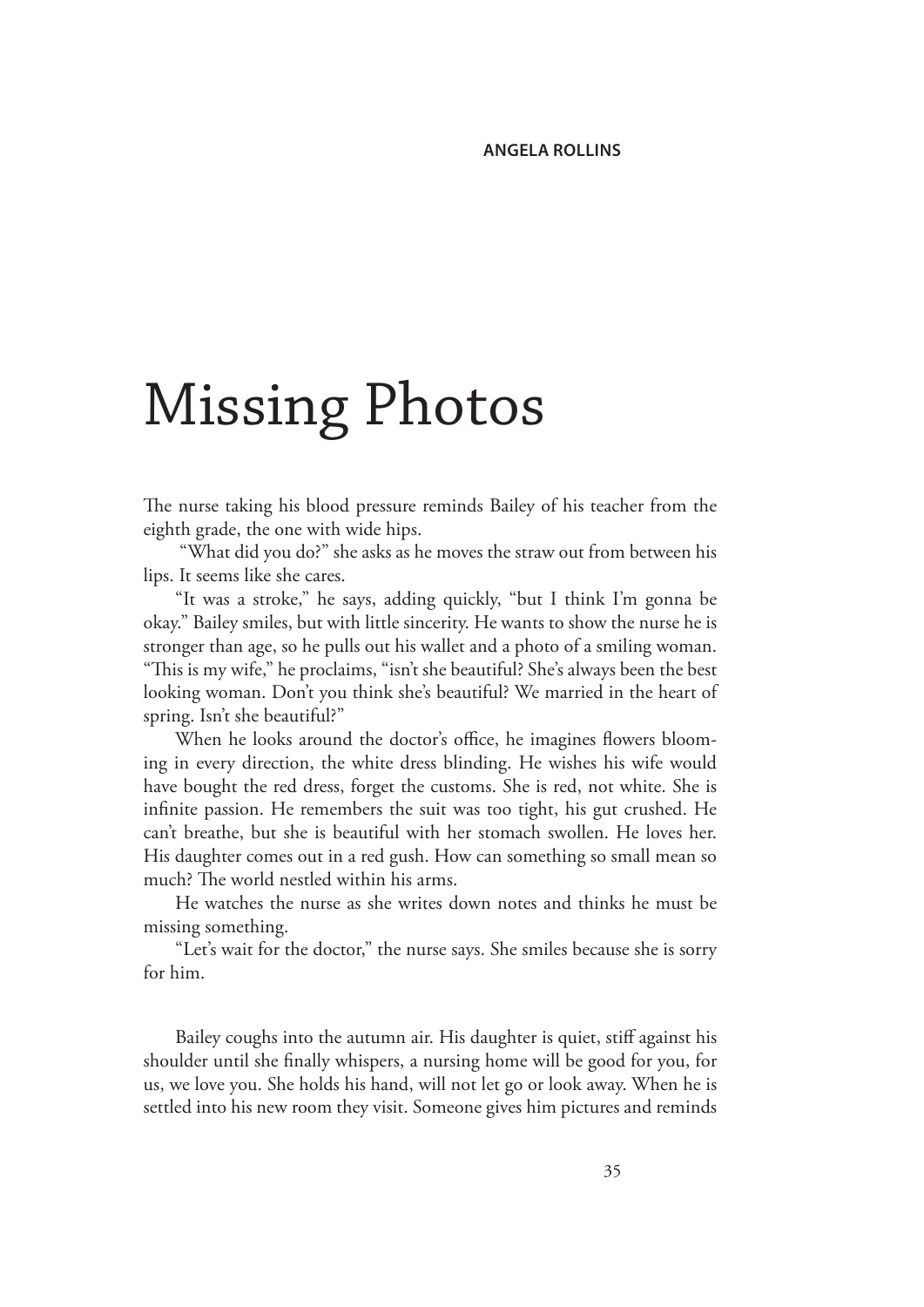him of the names: Georgie, Sharon, Beth, that was your wife, you remember your wife, don't you? Look at your daughter, they are so much alike.

He remembers his daughter's hand slipping away, cold like the end of summer, the first day of fall. She dressed in all white and he never wanted her to change. While they took their wedding portraits, Bailey thought he would suffocate. Daddy, she told him, you'll always be number one. The grandkids came out looking like pink worms. He wants to love them.

Someone is asking him, Bailey, Bailey, what did you do?

He notices the grandkids burying coins into the cushions, like bugs building a nest. Their eyes are big and curious. They look infinite beside him. The photos pass from hand to hand. Look at all the things you did. They smile with gaps of gum, the little worms.

When they leave, Bailey notices the pictures are all smiling faces. Where are the frowns? He wants to know what happened to the frowns. He walks down the hall, but the doors all look the same. Come watch TV, the nurse says. She is pulling him to the couch.

Where did my daughter go, he wonders. Where is my home? Take me home to the red house. The old truck. There was a willow. Bailey remembers the red paint chipping year after year. His red was chipping.

What did I do? What did I do?

it is cold outside the window. it is winter. they find veins for needles and there are smiling faces. the needle is shining. when he falls, it is like glass on pavement. he is shattered. sorry, he tells the nurse when she lifts him from the floor. i'm so sorry. sorry. she is smiling. it hurts to see her smile. people smile when they say goodbye. he is rolling in his dreams. he slips out of bed like a snowflake. he feels weightless.

Bailey? someone asks. Bailey tell us, what did you do? look at your daughter and your wife, they look so alike, don't you remember? and Bailey remembers playing ball. he is a champion of the eighth grade. he is in detention with spit balls on the ceiling. he says they will last forever. he is infinite. Bailey what did you do? he is smiling.

the nurse takes his hand, his pulse between her fingers. his daughter is holding the pictures to his face. that's Georgie, I know you remember Georgie, he had the red pickup truck. you took turns driving it, remember?

Bailey is driving home, the windows are rolled down. he can breathe infinity into his lungs. he doesn't see the deer until there is red blood and he asks himself what did I do, what did I do. the worms are at his feet and he is telling them about his adventures. their eyes widen; they are excited and